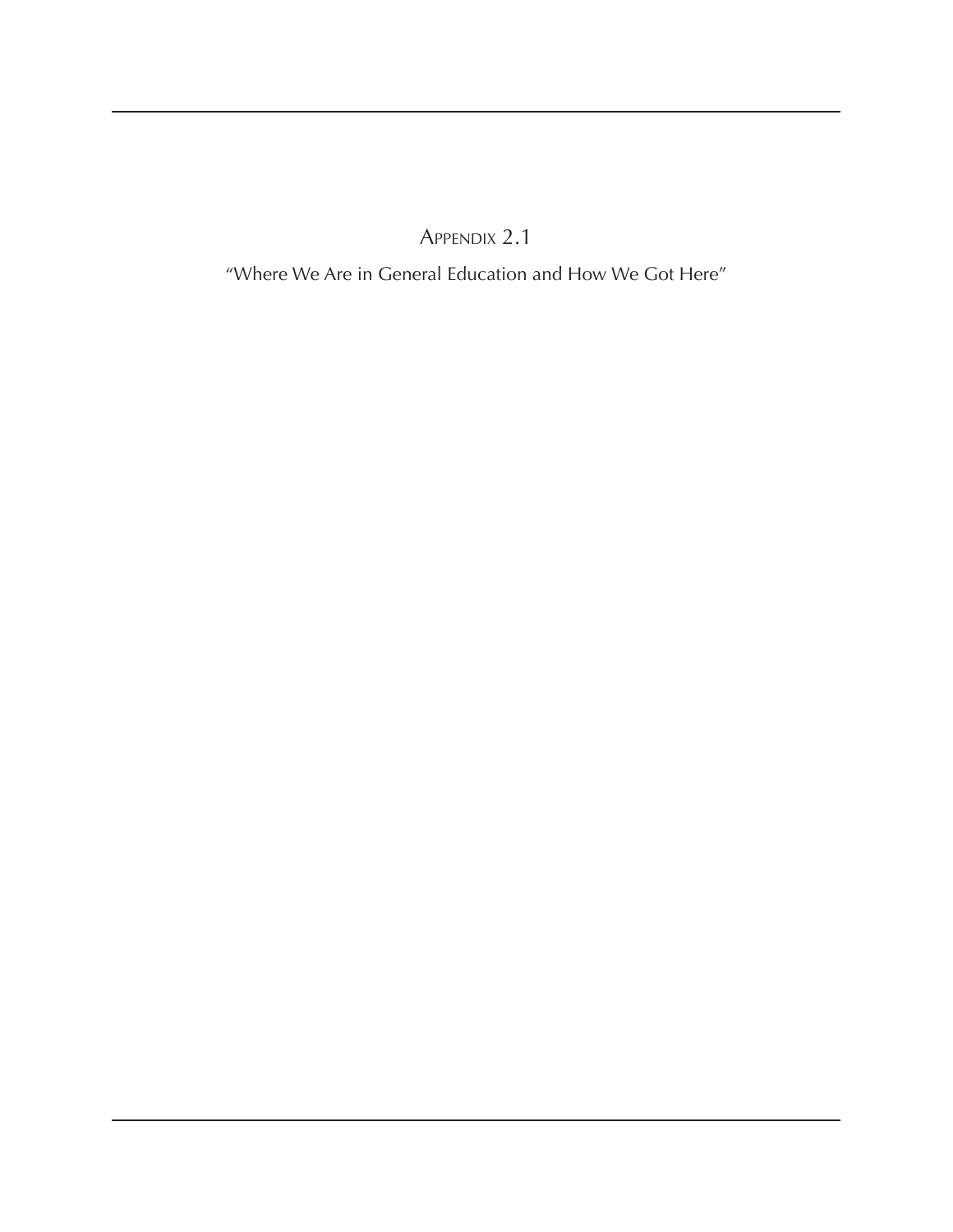# **General Education**

CUE May 28 2009

- Where we are in General Education and how we got here.
- Accreditation Expectations.
- The road ahead.

#### **Outcomes: Outcomes:**

- We leave with a shared sense of where we are in General Education assessment and reform and how we got here.
- We leave with a clear sense of what we need to do--now through 2011—to prepare for the accreditation revisit. accreditation revisit.
- **CUE** members specify any support or information they need to carry out this work.
- $\blacksquare$  We leave with a plan for our next steps.

**Gen Ed @ WWU Where We Are and How We Got Here (An incomplete history) incomplete history)**

**Once upon a time, Once upon a time, Colleges typically used end-of Colleges typically used end-of program assessments, often with external examiners, to with external examiners, to assess student achievement assess student achievement and program effectiveness. and program effectiveness.**

**Assessment was normative. Assessment was normative.**

The expanding enrollments, programs and majors of the twentieth century made largescale assessment of learning in academic programs less common and practical. In many areas, such as the humanities, **assessment was no longer normative. was no longer normative.**

#### **Between 1960 and 1980, several tributaries of influence emerged: influence emerged:**

- **Educational theory shifted to focus on the** learner and the "processes" of education.
- Advances in computing and statistics led to new tracking and measuring tools.
- Civil rights advocates demanded measurable changes in schools and colleges.
- $\blacksquare$  Business assessment practices and theories, such a "TQM," became applied to education.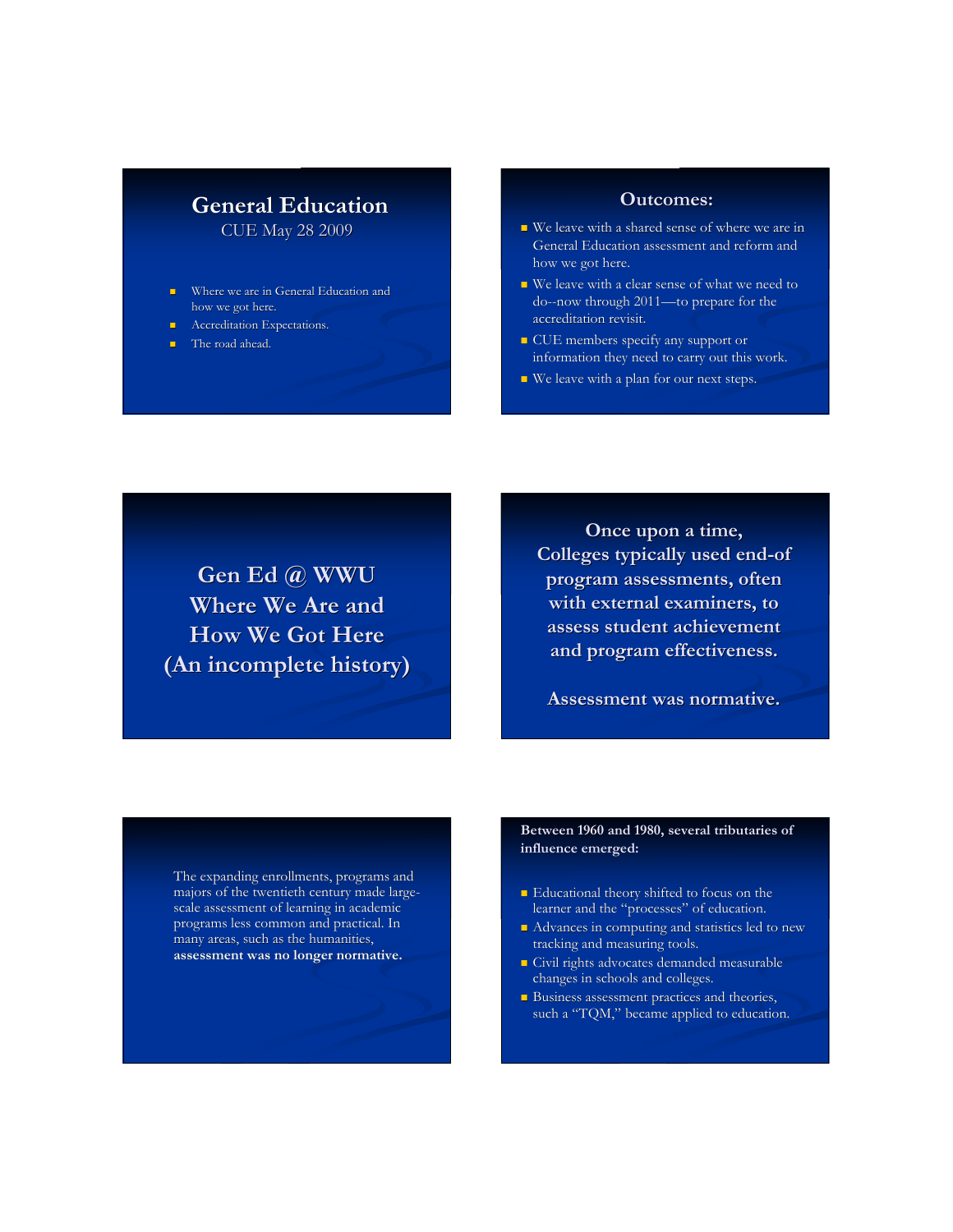By the 1980s, demands for governmental accountability, educational equity, and learnerbased pedagogical practices converged in new higher-education assessment requirements by the federal government, states, accrediting organizations and universities themselves.

# **The central standards of these of these requirements: requirements:**

- **Published and measurable student-learning** outcomes.
- The assessment of these outcomes.
- The use of the assessment in program improvement.

### **Acceptance and Resistance Acceptance and**

- **Faculty in programs where assessment is** normative tended to accept the new standards.
- **Faculty in programs where assessment was not** normative often resisted them.

### **Accreditation at Western**

 $\blacksquare$  In its accreditation reviews of Western, the Northwest Commission on Colleges and Universities (NWCCU) has continually pushed WWU towards outcome-based WWU towards outcome-based assessment standards.

## **1998 Recommendations 1998**

The commission stresses outcomes assessment as essential to institutional planning and evaluation of institutional effectiveness. . .

 Commission Policy 2B2 requires institutions to identify and publish expected learning outcomes for each of its degree and certificate programs. programs.

# **The NWCCU also criticized our decentralized structure. our decentralized structure.**

**. . .while there are numerous . . .while assessment activities that have assessment activities that have been conducted and planned, been conducted and planned, there is no overall formal there is no overall formal institution assessment plan. institution assessment plan.**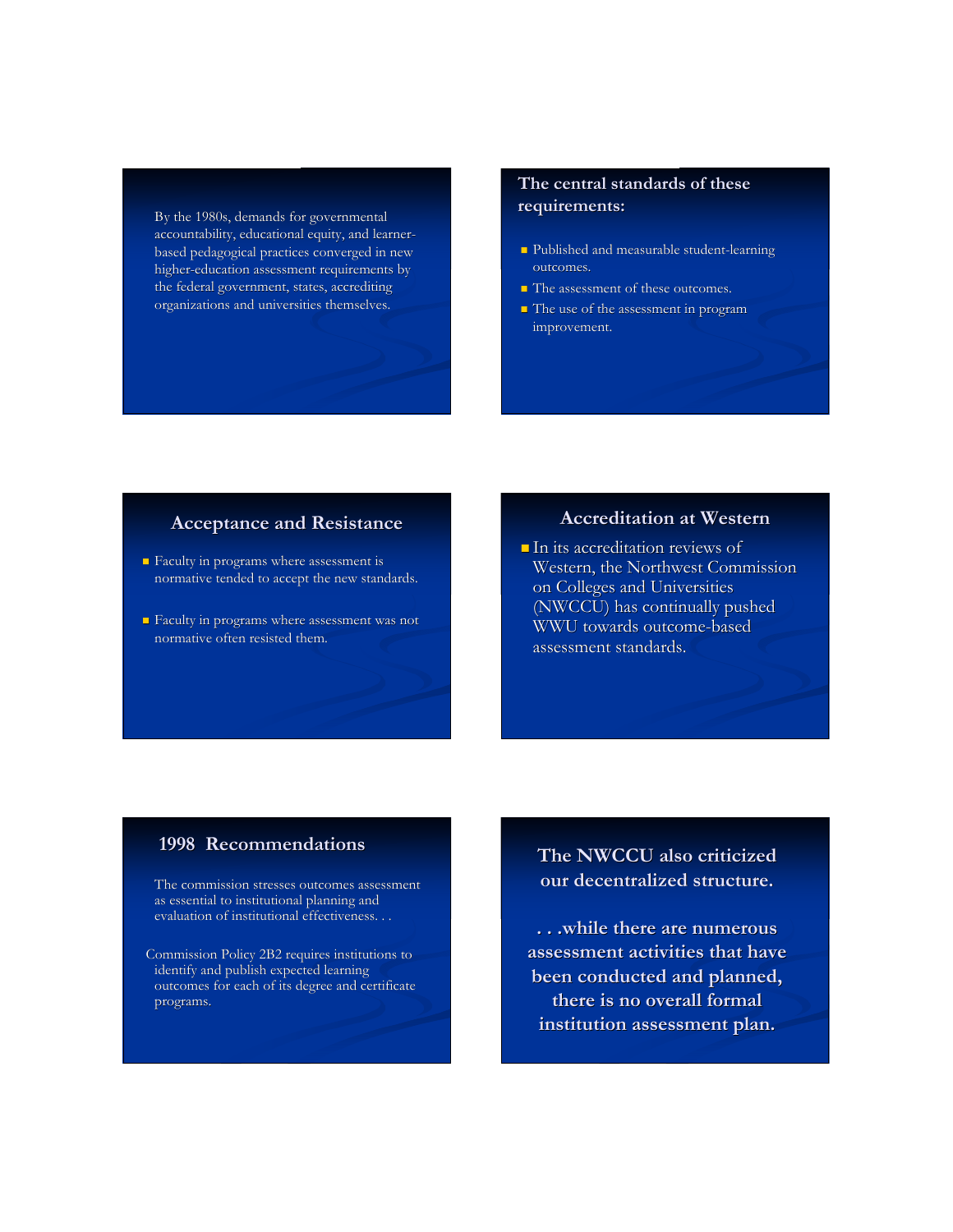**However, Colleges and programs However, Colleges and programs used the decentralized structure to used the decentralized structure to their advantage, rapidly building and revising successful plans. and revising successful plans.**

**While criticized by NWCCU, our decentralized structure is widely decentralized structure is widely supported by faculty. supported by faculty.**

# **Decentralization serves and supports our strong-department supports our strong-department structure. structure.**

**The same structure works against The same structure works against university-wide programs, like university-wide programs, like General Education. Hence, Gen Ed has come under particular criticism from our accreditors.** 

#### **The April 1998 review, and all The April 1998 review, and all subsequent reviews, drew attention to the GURs: the GURs:**

**The General University Requirements should** be reviewed and learning objectives develop for each area. The extent of student learning should be regularly assessed and the information used to improve student attainment of the objective of a liberal education.

Internally, reviews of the GUR program resulted in similar recommendations:

#### **April 15, 2003: General Education Task Force, Final Recommendations**

Assessment of Student Learning The Washington State Legislature and institutional accreditation standards mandate that student learning objectives be articulated and assessed.

Curriculum mapping: Curriculum

Any GER course should clearly specify the competencies developed. This "curriculum mapping" should articulate where competencies occur in specific courses.

The GETF did generate essential "qualities" that Western students should demonstrate. These qualities were further defined as 11 "competencies."

The mapping never occurred. Periodically, this causes some consternation.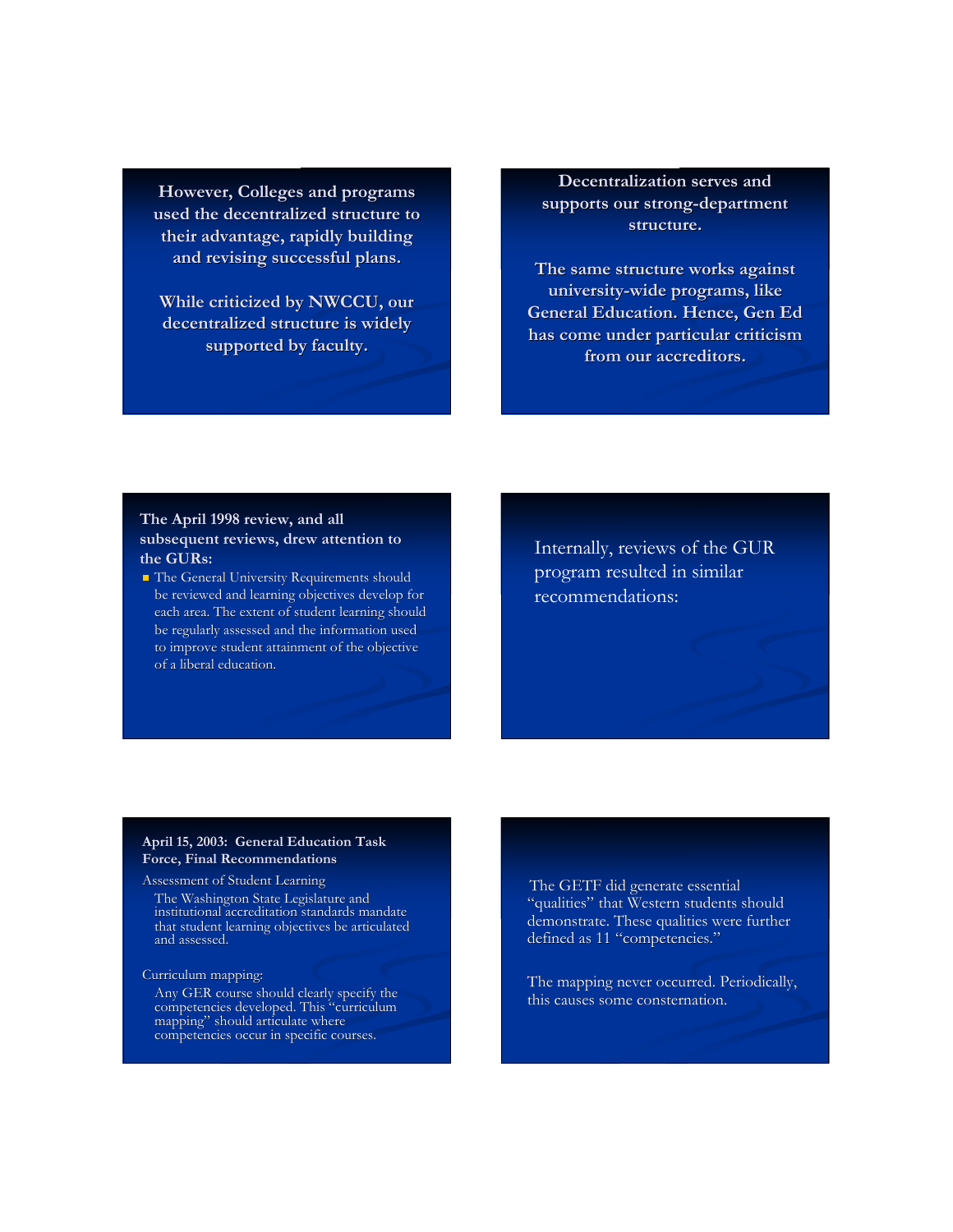**WESTERN WASHINGTON UNIVERSITYACADEMIC COORDINATING COMMISSION MINUTES Regular Meeting -- November 7, 2006**

§ One commissioner echoed the idea that faculty are teaching general education without a clue as to what these competencies should be, and asked what is the responsibility of ACC to direct this.

§ This is a really important step in curriculum design, and why not spell out what standards we are trying to reach.

#### **Current Assessment Plan**

- A university-wide assessment plan was created.
- Western's current assessment plan defines a set of developmental steps leading to 2 phase institutional system for assessing student performance.

These steps include:

- 1) Setting a vision for assessment derived from the Strategic Action Plan;
- 2) Identifying program-level student learning outcomes;
- 3) Providing opportunities to learn (curriculum) aligned with the student learning outcomes;
- 4) Designing and implementing assessments to sample student performance relative to outcomes;
- 5) Collecting, analyzing, and reporting data within and across programs;
- 6) Systematically using data to improve programs and operations.

# **However However**

The Plan was never fulfilled in a systematic, university-wide manner for General Education.

NWCCU required an interim report and revisit. The Accreditation Chair recommended that WWU focus its reforms on Gen Ed.

#### **Specifically**

 The Evaluation Committee notes that there has been inadequate progress on the implementation of key aspects of an institution-wide plan of program assessment. Despite admirable growth in ongoing data collection, campus support, a plethora of reports, the number of robust college-level plans and efforts, investments in staff, and committees, there is a need to close the feedback loop and use the information generated to improve programs and inform resource decisions in a consistent and systemic manner (Standards  $1$  .B,  $2.B$ , and Policy  $2.6$ ).

## **Program Assessment: Two Parts Program Assessment: Two Parts**

**There has been inadequate progress on the** implementation of an institution-wide plan of program assessment. . .

 There is a need to close the feedback loop and use the information generated to improve programs and inform resource decisions in a consistent and systemic manner.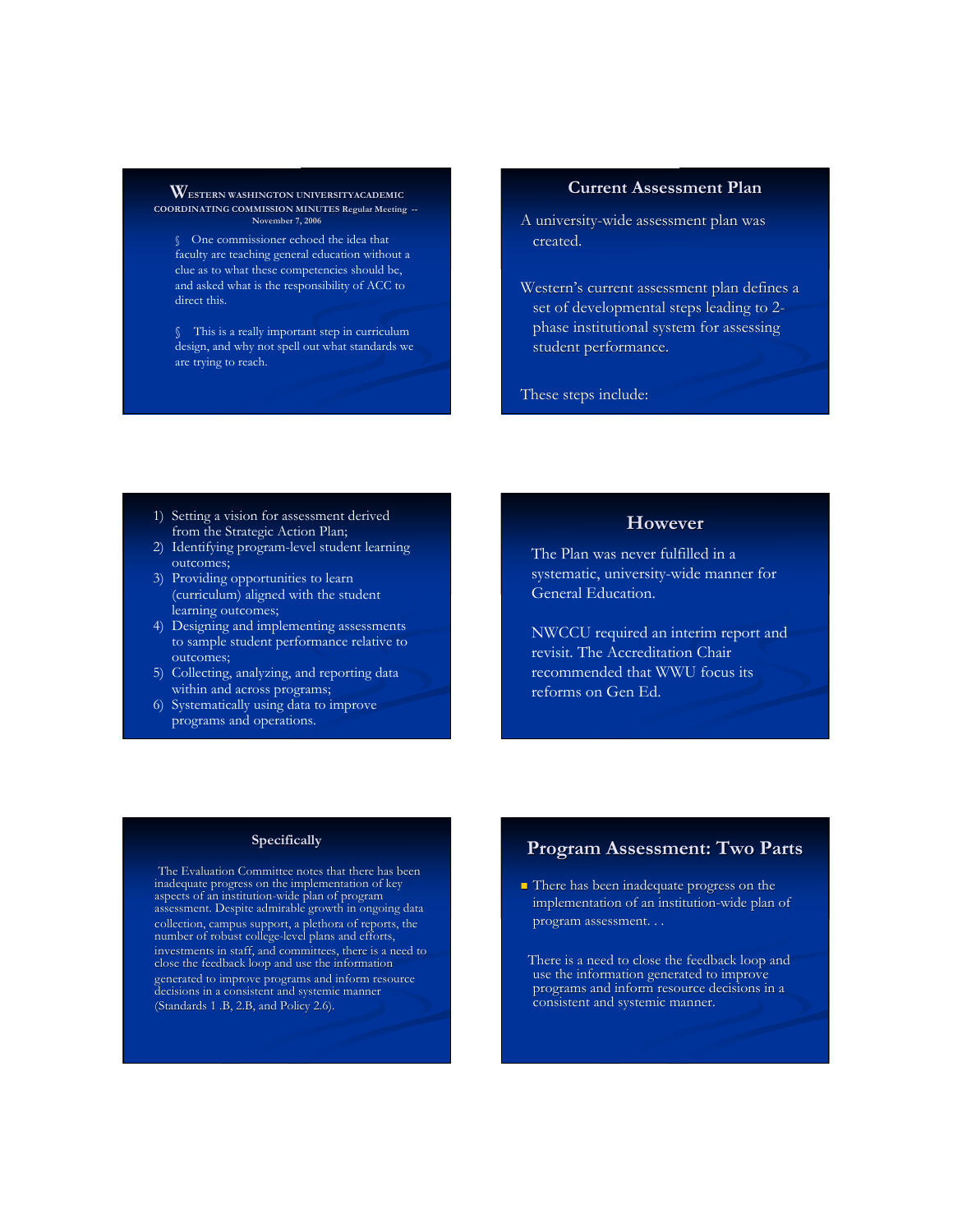# **CUE Responsibilities CUE Responsibilities**

 $\circledR$  Create a campus-wide GUR assessment plan. Use existing data to improve GUR program. Use existing data to improve GUR program.

#### **1)Createa campus-wide GUR assessment plan.**

#### Options: Options:

- Sample E-Portfolios
- Use a Standardized Exam
- **Common Capstone Course Assignments**
- Sample Senior seminar Papers/Projects
- **Aggregate course-level assessments** (Most programs use 2-3 of the above).

#### **2) Use existing data to 2) Use existing data to "Close the Loop" (CTL) Options (others are also possible).**

- WELS Data shows --Freshmen don't understand value and purpose of liberal education. **CTL by communicating value of liberal ed.**
- Accreditors & ACC say
	- --SLOs not specified in syllabi. --SLOs not specified in syllabi.
	- **CTL** by getting **GUR** competencies in syllabi.
- NSSEE data shows --Freshman seek more student/faculty interaction. CTL by fostering more student/faculty interaction.

# **Questions Questions**

 $\blacksquare$ What questions do these expectations raise for you?

**What resources, What resources, information and information and support do you need? support do you need?**

Dinner Conversation **Topics**